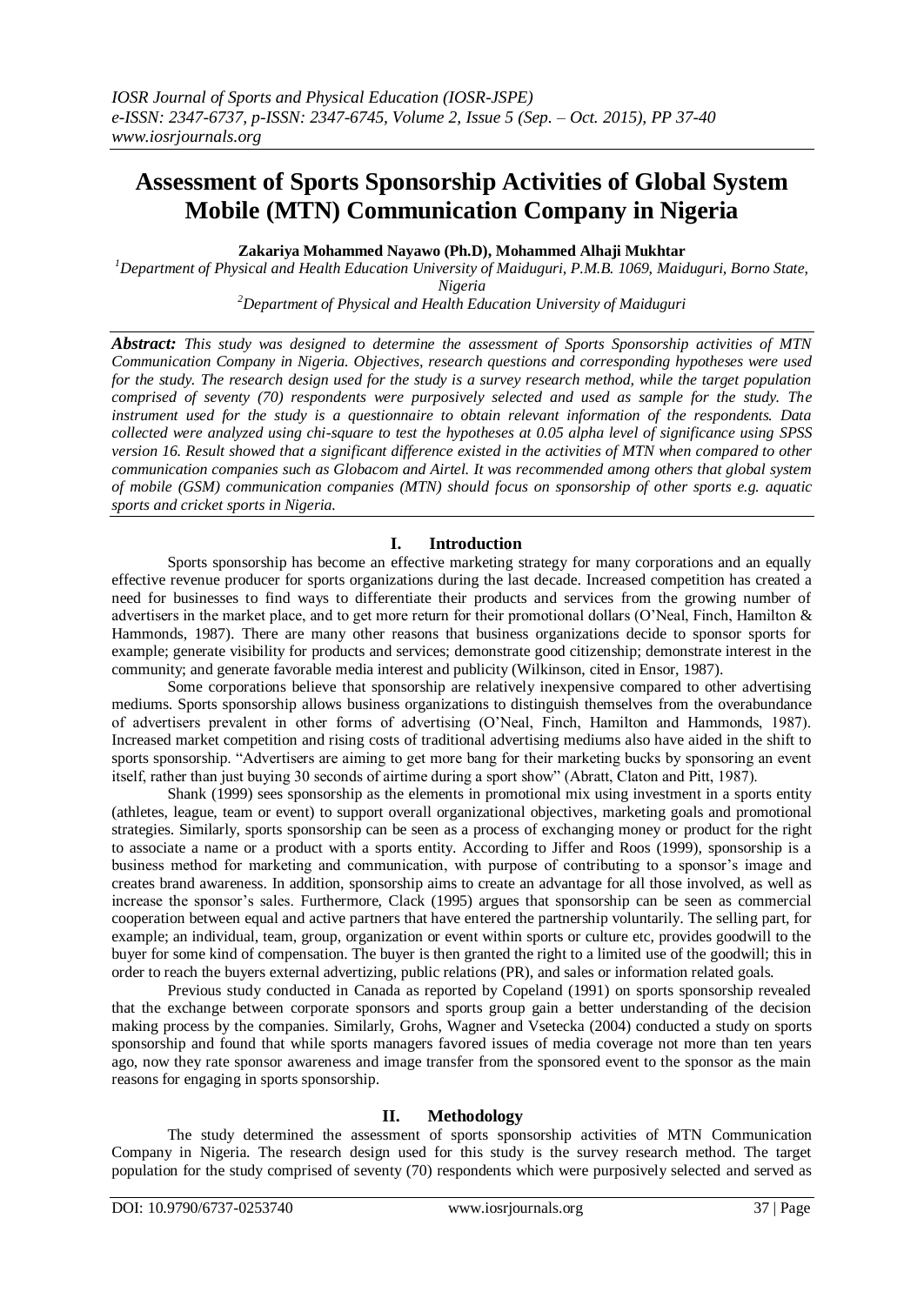sample for the study. The respondents include personnel from the rank of assistant marketing manager or its equivalent and above from the corporate affairs of the company which was based on the relevance of the division on this study. The research instrument used for this study is a questionnaire designed to obtain relevant information about the opinion of the respondents. A five (5) point Likert scale type questionnaire of strongly agree (SA) with 5 points, Agree (A) with 4 points, Undecided (U) with 3 points, Strongly disagree (SDA) with 2 points and Disagree (DA) with 1 point respectively was used as a respond mode. Data collected were analyzed using frequency counts and its equivalent percentage scores, while chi- square was used to test the hypotheses at 0.05 alpha level of significance using SPSS version 16.

| <b>Results</b>                                                                               |
|----------------------------------------------------------------------------------------------|
| Table 1a: A summary of chi-square test on the opinion of MTN Communication Company on sports |
| sponsorship objectives in Nigeria $(n=70)$                                                   |

| $\frac{1}{2}$ spolisoi silip objectives ili Tylgel la $\left($ li- $\frac{1}{2}$                     |         |   |    |   |  |    |      |                     |          |
|------------------------------------------------------------------------------------------------------|---------|---|----|---|--|----|------|---------------------|----------|
| Item                                                                                                 | company | A | AA | F |  | NA |      | $df$ x2cal x2 t.val | Decision |
| Involvement in MTN 25(28.61) 29(24.57) 13(10.77) 2(5.38) 1(0.67) 8 10.87 15.507<br>a. Print coverage |         |   |    |   |  |    |      |                     | NS       |
| b. Televison cove-MTN 28(3197) 26(23.56) 12(7.74) 3(5.72) 1(1.01) 8 12.47 15.507<br>rage             |         |   |    |   |  |    |      |                     | NS       |
| c. Radio coverage MTN 25(23.89) 16(1952) 19(13.80) 8(7.40) 2(1.35) 8                                 |         |   |    |   |  |    | 9.00 | 15.507              | NS       |
| ** Not Significant (NS)                                                                              |         |   |    |   |  |    |      |                     |          |

| Table 1b: A summary of chi-square test on the opinion of MTN Communication Company on Sports |  |
|----------------------------------------------------------------------------------------------|--|
| sponsorship objectives in Nigeria $(n=70)$                                                   |  |

|                                                       |            |           |                                     |   | ⊸., |    | - -   |       |          |                     |  |
|-------------------------------------------------------|------------|-----------|-------------------------------------|---|-----|----|-------|-------|----------|---------------------|--|
| item                                                  | company    | <b>SA</b> |                                     | D | SD  | df | x2cal |       | x2 t.val | Decision            |  |
| a. Enhance govt. MTN<br>relation                      |            |           | 27(30.96) 36(35.34) 7(3.70)         |   |     |    | 8     | 10.42 | 15.507   | NS                  |  |
| b. Ability to incre-<br>ase sale<br>c. Company's use- | <b>MTN</b> |           | 37(28.62) 32(28.61) 1(0.67)         |   |     |    | 8     | 19.04 | 15.507   | S                   |  |
| fullness in ad cam-<br>paign<br>d. Management         | MTN        |           | 31(36.68) 36(31.63) 3(1.01)         |   |     |    | 8     | 9.35  |          | <b>NS</b><br>15.507 |  |
| interest in the co-<br>verage                         | MTN        |           | 27(26.92) 37(37.36) 3(1.35) 3(4.04) |   |     |    | 8     | 15.29 | 15.507   | NS                  |  |

\*\* Not Significant (NS)

\*Significant (S)

Table 1a above shows a summary of chi-square analysis on sports sponsorship objectives on involvement in media coverage by MTN Communication Company. The chi- square calculated value obtained were 10.87, 12.47 and 9.00 when compared with the p.value (0.05) at the degree of freedom and x2 table value; 8, 15.507; p<0.05 showed that there was significant difference in the opinion of MTN company. The null hypothesis was therefore rejected. This implied that there was difference in the opinions of MTN communication company's objectives of sports sponsorship involvement in media coverage.

 Similarly, table 1b also shows a summary of chi-square analysis on sports sponsorship objectives of MTN Company. The chi-square calculated value obtained were 10.24, 19.04, 9.35 and 15.29 when compared with the p.value (0.05) at the degree of freedom and x2 table value; 8, 15.507; p<0.05 also showed that there was significant difference in the opinion of MTN Company. The hypothesis was therefore rejected. This implied that there was a difference in the opinions of MTN Communication Company's sports sponsorship objectives in Nigeria.

| Table 2: A summary of chi-square test on the opinions of MTN communication company's sports |  |  |
|---------------------------------------------------------------------------------------------|--|--|
| sponsorship selection processes in Nigeria $(n=70)$ .                                       |  |  |

| Item                                                                                                      | company | $0 - 5$   | $6 - 10$              | $11 - 15$ | $16 - 20$ | over 20   | $\sim$<br>df | x2cal     | x2 t.val | Decision |  |
|-----------------------------------------------------------------------------------------------------------|---------|-----------|-----------------------|-----------|-----------|-----------|--------------|-----------|----------|----------|--|
| Selection process                                                                                         |         |           |                       |           |           |           |              |           |          |          |  |
| a. Sponsorship re-                                                                                        |         |           |                       |           |           |           |              |           |          |          |  |
| quest/proposals MTN 16(9.42) 13(14.13) 3(3.70) 19(13.46) 19(29.28)                                        |         |           |                       |           |           |           | 29.47<br>8   |           | 15.507   | S        |  |
| b.interally/exter-                                                                                        |         |           |                       |           |           |           |              |           |          |          |  |
| nally screened                                                                                            | MTN     |           | Internally Externally |           |           |           |              |           |          |          |  |
|                                                                                                           |         | 47(48.80) | 23(21.20)             |           |           |           |              | 8.73      | 5.991    | S        |  |
| c.number of people-                                                                                       |         |           |                       |           |           |           |              |           |          |          |  |
| involved in screening MTN one person/dept 2-3 per/dept 4-5 per/dept more than 5 per/dept 6 21.46 15.507 S |         |           |                       |           |           |           |              |           |          |          |  |
|                                                                                                           |         |           | 13(8.08)              |           | 29(27.26) | 18(20.53) |              | 10(14.13) |          |          |  |
| d.proposal request of                                                                                     |         |           |                       |           |           |           |              |           |          |          |  |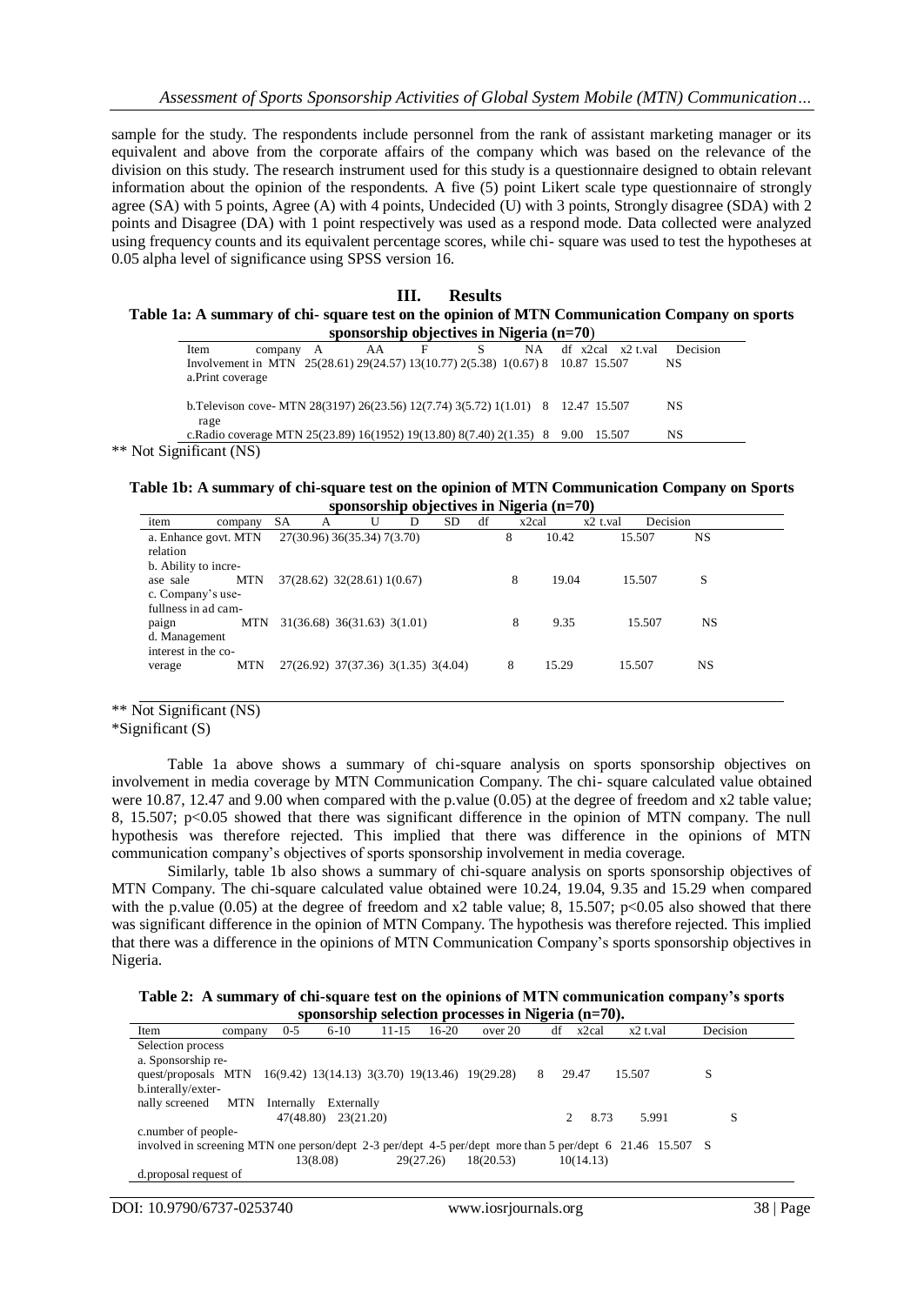| personnel | MTN Gate keepers influencers Deciders Buyers Others 8 13.50 15.507 | NS. |
|-----------|--------------------------------------------------------------------|-----|
|           | $4(4.38)$ $7(4.71)$ $57(53.17)$ $ 2(1.35)$                         |     |

\*Significant (S)

\*\*Not Significant (NS)

Table 2 above shows a summary of chi-square analysis on sports sponsorship selection process by MTN Communication Company. The chi-square calculated value obtained were 29.47, 8.73, 21.46 and 13.50 when compared with the p. value (0.05) at the degree of freedom and x2 table value 8, 2 and 6, 15.507 showed that there was significant difference by MTN communication company and also there is no significant difference in sports sponsorship screening; the null hypothesis is therefore retained, and there was significant difference of MTN company. The null hypothesis was therefore rejected. This implied that there was a difference in the opinion of MTN Company in the selection processes of sports sponsorship in Nigeria.

#### **IV. Discussion**

 The result of the study on sports sponsorship objectives of the global system of mobile (MTN) Communication Company in Nigeria indicated that a significant difference existed in the opinion of MTN which involved media coverage of sports sponsorship through television coverage. Meenaghan (1993), Mullin et al (2000) states, that one of the most important sponsorship goals is to gain media coverage. The reason which is important in determining to become involved as a sponsored entity depends on the media benefits, which include all promotional effort surrounding the sports event, such as advertising and publishing. The media benefits are determined by the number of impressions are the viewers, readers and listeners exposed to the advertized message, which most often consists of a logo or sign that appears on a photograph in a newspaper or television.

 Similarly, the result of the study on sports sponsorship objectives of MTN company also shows that there was significant difference in the company's ability to enhance government relation, increase sales, has usefulness in advertising campaign and management interest in the coverage. The result of the study is inline with the findings of Shank (1999) and Mullin et al (2000) claims that it is important to build relationship with the community when sponsoring a sport event. Through sponsorship, the company shows its consciousness for local concern in order to influence potential customers as well as local, social and governmental agencies. Suprovitz (2004) opined that the title sponsors are companies or brands whose names appear before or within the name of a sport event such as LG open championship in golf.

 The result of the study on event selection process of MTN Communication Company indicated that a significant difference existed on the number of proposals/requests received annually by the company which shows with almost over 20 proposals/requests received. The study also revealed that MTN Communication Company screened sports sponsorship proposals/requests sent to them with the highest responses. This is inline with Wilson's (1997) findings which states that to select which sport or sports and items linked with them is of utmost importance for the companies wish to get involved in sports sponsorship. Martin (1994) justified that to find the sport which will most enhance the image of the company (or product) is a significant concern to potential sponsors. However, these potential sponsors must take care in their selection process as there is always an inherent risk and uncertainty as to the success of the sponsorship and what will happen in the future (Copeland et al, 1996).

### **V. Conclusion**

 The findings of this study have shown that there was significant difference in the opinion of MTN Communication Company's sports sponsorship objectives in Nigeria. While in the company's sports sponsorship selection process indicated that there was also a significant difference in criteria used to select sports to be sponsored as part of their selection process for than at least ten decades.

#### **VI. Recommendations**

- 1. The federal government of Nigeria should not be the sole sponsors of sports; instead it should encourage corporate bodies and individuals to compliment its efforts.
- 2. Global system of mobile (GSM) communication companies should also focus on the sponsorship of other sports such as aquatic sports and racket sports.